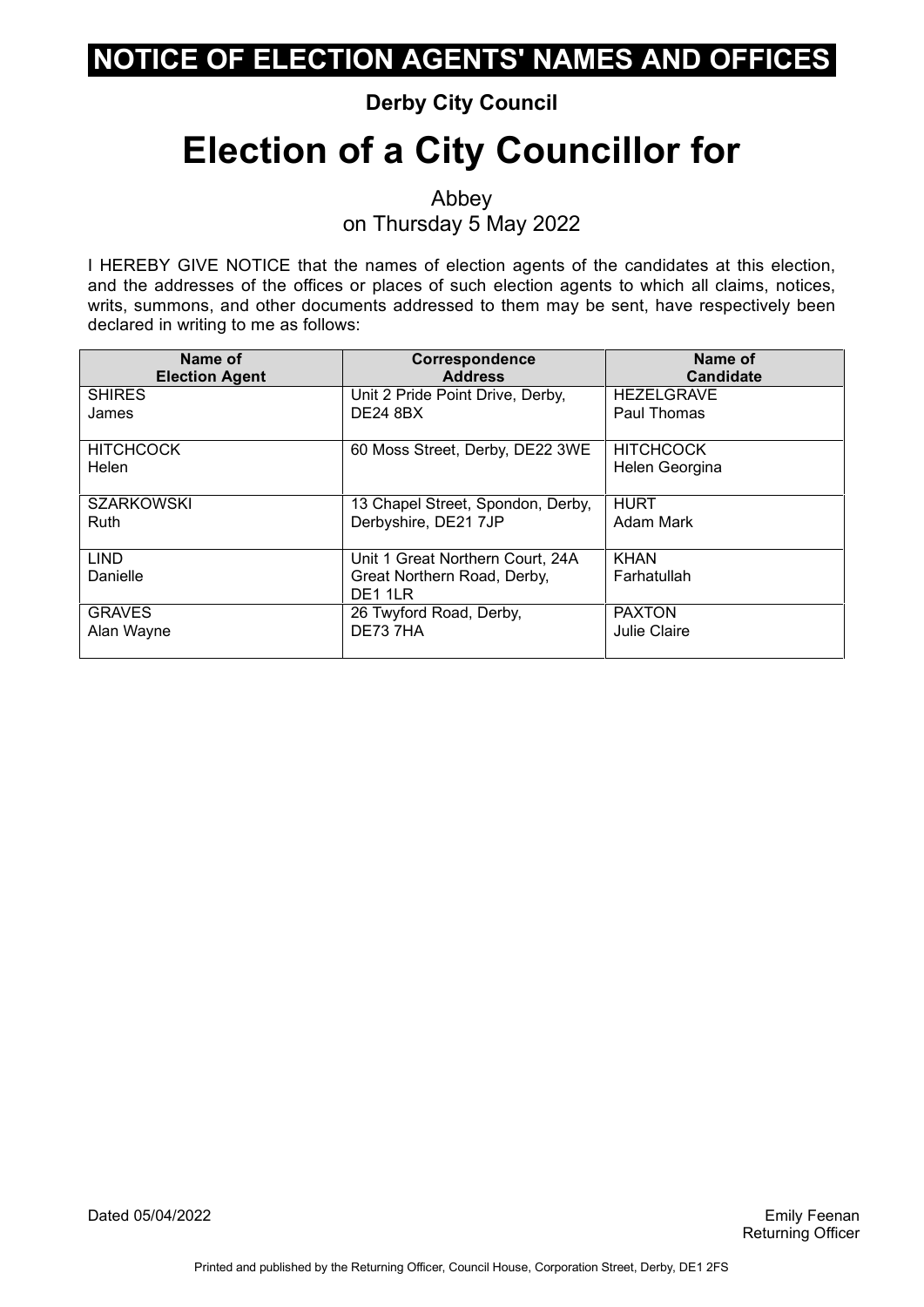#### **Derby City Council**

# **Election of a City Councillor for**

Allestree on Thursday 5 May 2022

I HEREBY GIVE NOTICE that the names of election agents of the candidates at this election, and the addresses of the offices or places of such election agents to which all claims, notices, writs, summons, and other documents addressed to them may be sent, have respectively been declared in writing to me as follows:

| Name of                   | Correspondence                                                             | Name of                     |
|---------------------------|----------------------------------------------------------------------------|-----------------------------|
| <b>Election Agent</b>     | <b>Address</b>                                                             | <b>Candidate</b>            |
| <b>GRAVES</b>             | 26 Twyford Road, Derby,                                                    | <b>ADAMS</b>                |
| Alan Wayne                | DE73 7HA                                                                   | David Charles               |
| <b>LIND</b><br>Danielle   | Unit 1 Great Northern Court, 24A<br>Great Northern Road, Derby,<br>DE1 1LR | <b>BIRD</b><br>Andrew James |
| <b>SHIRES</b>             | Unit 2 Pride Point Drive, Derby,                                           | <b>GREEN</b>                |
| James                     | <b>DE24 8BX</b>                                                            | <b>Patrick Richey</b>       |
| <b>HITCHCOCK</b><br>Helen | 60 Moss Street, Derby, DE22 3WE                                            | <b>MOTT</b><br>Antony John  |
| <b>SZARKOWSKI</b>         | 13 Chapel Street, Spondon, Derby,                                          | <b>WEBB</b>                 |
| <b>Ruth</b>               | Derbyshire, DE21 7JP                                                       | Roy Michael                 |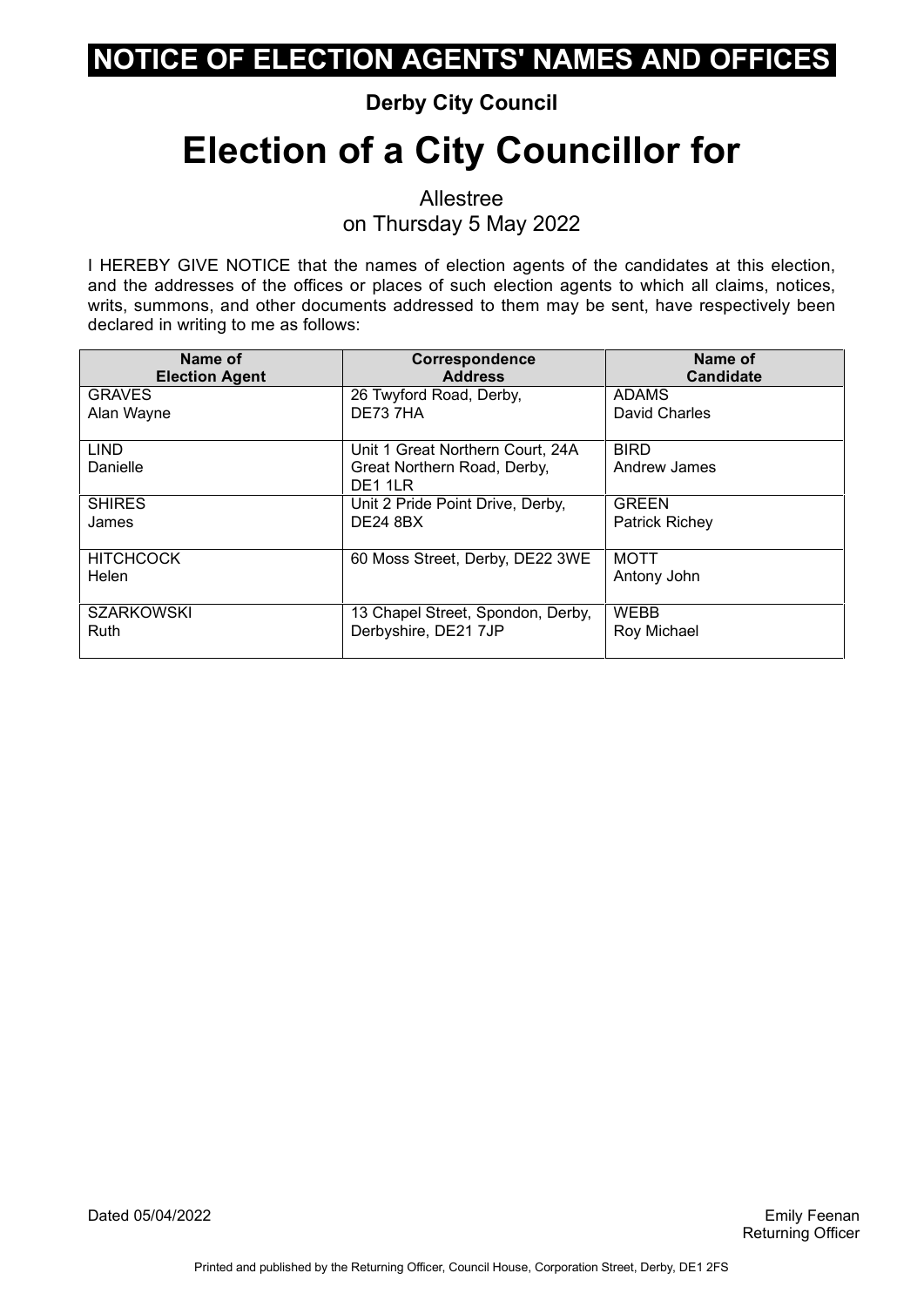#### **Derby City Council**

# **Election of a City Councillor for**

Alvaston on Thursday 5 May 2022

| Name of                 | Correspondence                                                             | Name of                      |
|-------------------------|----------------------------------------------------------------------------|------------------------------|
| <b>Election Agent</b>   | <b>Address</b>                                                             | <b>Candidate</b>             |
| <b>SZARKOWSKI</b>       | 13 Chapel Street, Spondon, Derby,                                          | <b>BERRY</b>                 |
| Ruth                    | Derbyshire, DE21 7JP                                                       | Peter Stanley                |
| <b>LIND</b><br>Danielle | Unit 1 Great Northern Court, 24A<br>Great Northern Road, Derby,<br>DE1 1LR | <b>EDWARDS</b><br>David Rhys |
| <b>GRAVES</b>           | 26 Twyford Road, Derby,                                                    | <b>GRAVES</b>                |
| Alan Wayne              | DE737HA                                                                    | Alan Wayne                   |
| <b>SHIRES</b>           | Unit 2 Pride Point Drive, Derby,                                           | <b>SPRAY</b>                 |
| James                   | <b>DE24 8BX</b>                                                            | Thomas Noel William          |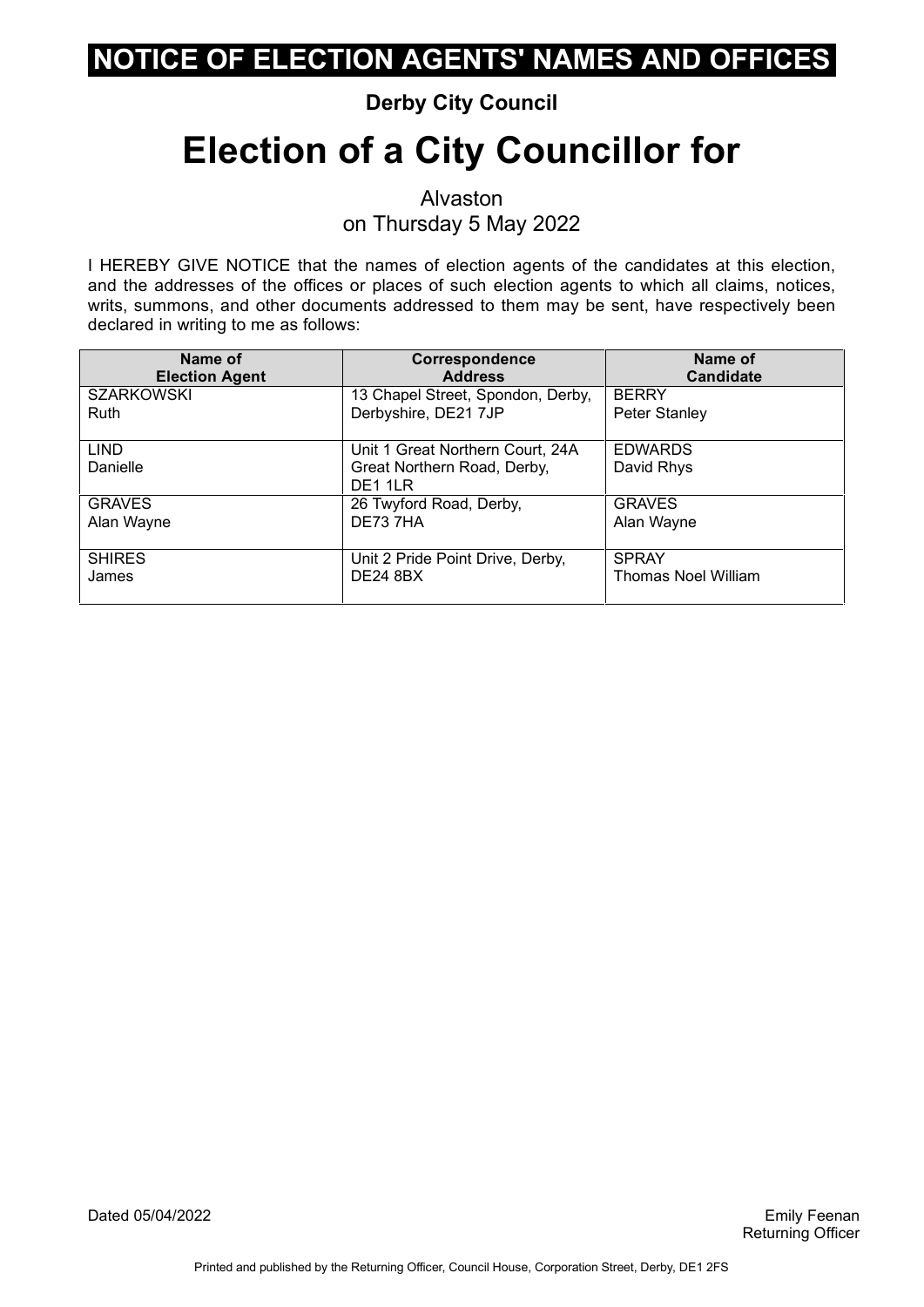#### **Derby City Council**

# **Election of a City Councillor for**

Arboretum on Thursday 5 May 2022

I HEREBY GIVE NOTICE that the names of election agents of the candidates at this election, and the addresses of the offices or places of such election agents to which all claims, notices, writs, summons, and other documents addressed to them may be sent, have respectively been declared in writing to me as follows:

| Name of                 | <b>Correspondence</b>                                                      | Name of                          |
|-------------------------|----------------------------------------------------------------------------|----------------------------------|
| <b>Election Agent</b>   | <b>Address</b>                                                             | <b>Candidate</b>                 |
| <b>GRAVES</b>           | 26 Twyford Road, Derby,                                                    | <b>HANDLEY</b>                   |
| Alan Wayne              | DE737HA                                                                    | <b>Stephen Maurice</b>           |
| <b>SZARKOWSKI</b>       | 13 Chapel Street, Spondon, Derby,                                          | <b>HARRISON</b>                  |
| Ruth                    | Derbyshire, DE21 7JP                                                       | Edward Jon                       |
| <b>SHIRES</b>           | Unit 2 Pride Point Drive, Derby,                                           | <b>KHAN</b>                      |
| James                   | <b>DE24 8BX</b>                                                            | Shiraz                           |
| <b>LIND</b><br>Danielle | Unit 1 Great Northern Court, 24A<br>Great Northern Road, Derby,<br>DE1 1LR | <b>MARRERO</b><br>Jairo Fernando |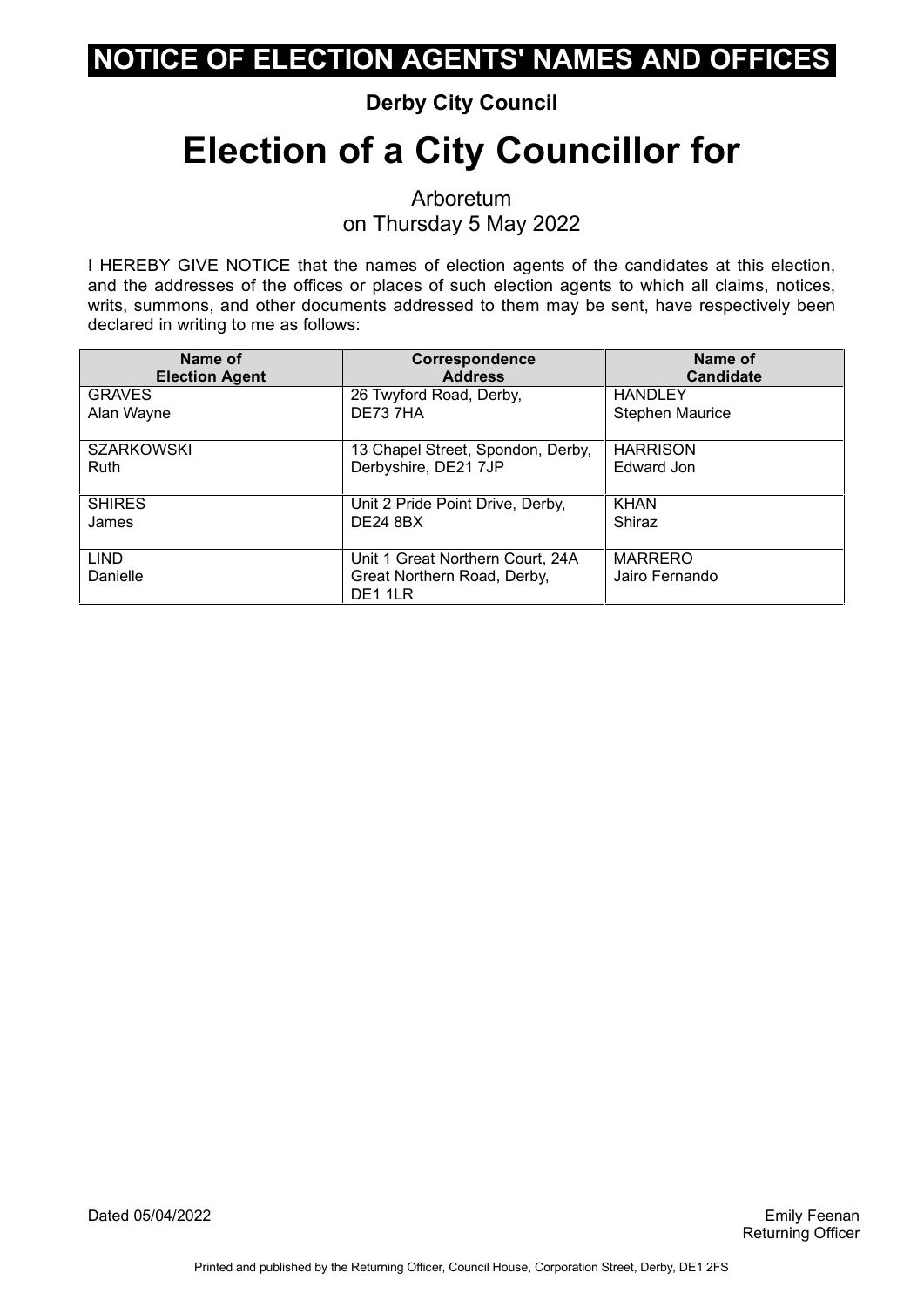#### **Derby City Council**

# **Election of a City Councillor for**

**Blagreaves** on Thursday 5 May 2022

I HEREBY GIVE NOTICE that the names of election agents of the candidates at this election, and the addresses of the offices or places of such election agents to which all claims, notices, writs, summons, and other documents addressed to them may be sent, have respectively been declared in writing to me as follows:

| Name of                 | Correspondence                                                             | Name of                |
|-------------------------|----------------------------------------------------------------------------|------------------------|
| <b>Election Agent</b>   | <b>Address</b>                                                             | <b>Candidate</b>       |
| <b>SHIRES</b>           | Unit 2 Pride Point Drive, Derby,                                           | <b>AMIN</b>            |
| James                   | <b>DE24 8BX</b>                                                            | Saquib                 |
| <b>SZARKOWSKI</b>       | 13 Chapel Street, Spondon, Derby,                                          | <b>JENNINGS</b>        |
| <b>Ruth</b>             | Derbyshire, DE21 7JP                                                       | David Rodney           |
| <b>LIND</b><br>Danielle | Unit 1 Great Northern Court, 24A<br>Great Northern Road, Derby,<br>DE1 1LR | <b>SKELTON</b><br>Ruth |
| <b>GRAVES</b>           | 26 Twyford Road, Derby,                                                    | <b>WISE</b>            |
| Alan Wayne              | DE73 7HA                                                                   | James                  |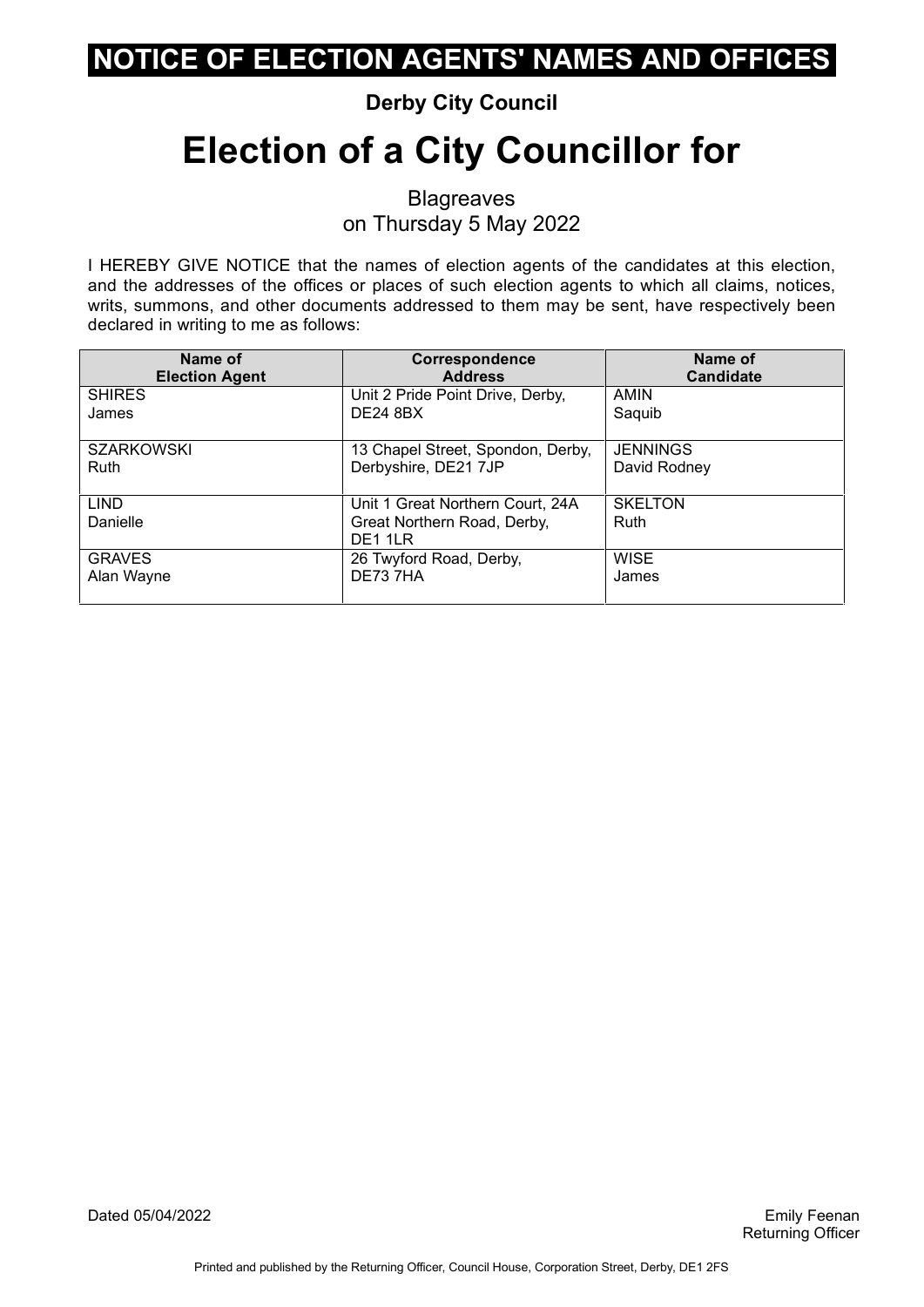#### **Derby City Council**

## **Election of a City Councillor for**

Boulton on Thursday 5 May 2022

I HEREBY GIVE NOTICE that the names of election agents of the candidates at this election, and the addresses of the offices or places of such election agents to which all claims, notices, writs, summons, and other documents addressed to them may be sent, have respectively been declared in writing to me as follows:

| Name of                 | Correspondence                                                             | Name of                                 |
|-------------------------|----------------------------------------------------------------------------|-----------------------------------------|
| <b>Election Agent</b>   | <b>Address</b>                                                             | <b>Candidate</b>                        |
| <b>SZARKOWSKI</b>       | 13 Chapel Street, Spondon, Derby,                                          | <b>HOWLETT</b>                          |
| <b>Ruth</b>             | Derbyshire, DE21 7JP                                                       | Christopher Paul                        |
| <b>GRAVES</b>           | 26 Twyford Road, Derby,                                                    | <b>LINDSEY</b>                          |
| Alan Wayne              | DE737HA                                                                    | Alan                                    |
| <b>SHIRES</b>           | Unit 2 Pride Point Drive, Derby,                                           | <b>PARKER</b>                           |
| James                   | <b>DE24 8BX</b>                                                            | lan Charles                             |
| <b>LIND</b><br>Danielle | Unit 1 Great Northern Court, 24A<br>Great Northern Road, Derby,<br>DE1 1LR | <b>WEBB</b><br>Jane Elizabeth Katharine |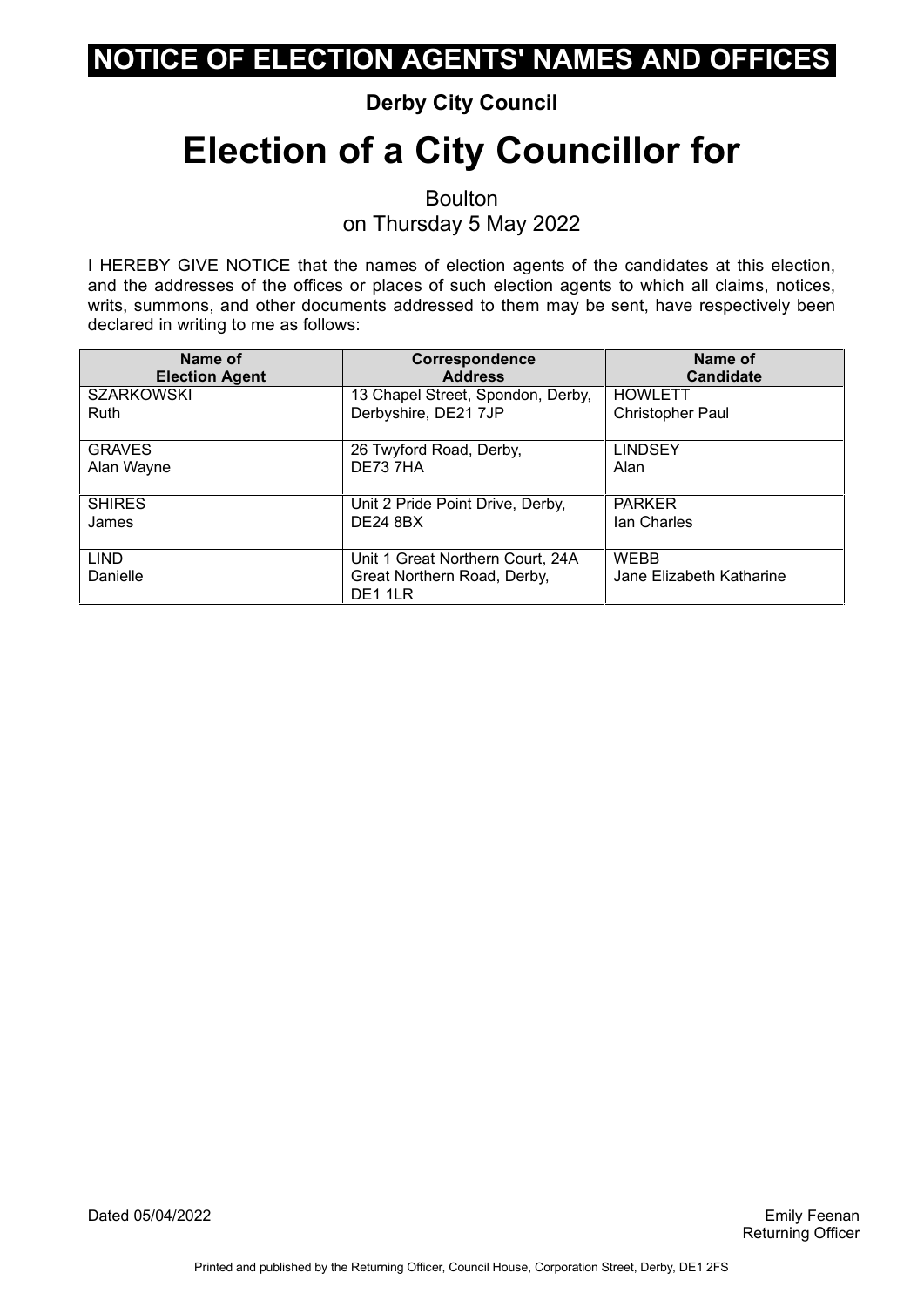#### **Derby City Council**

# **Election of a City Councillor for**

Chaddesden on Thursday 5 May 2022

| Name of                   | Correspondence                                                             | Name of                        |
|---------------------------|----------------------------------------------------------------------------|--------------------------------|
| <b>Election Agent</b>     | <b>Address</b>                                                             | <b>Candidate</b>               |
| <b>SHIRES</b>             | Unit 2 Pride Point Drive, Derby,                                           | <b>BANKS</b>                   |
| James                     | <b>DE24 8BX</b>                                                            | John Phillip                   |
| <b>SZARKOWSKI</b>         | 13 Chapel Street, Spondon, Derby,                                          | <b>COOPER</b>                  |
| <b>Ruth</b>               | Derbyshire, DE21 7JP                                                       | <b>Robert Astley</b>           |
| <b>HITCHCOCK</b><br>Helen | 60 Moss Street, Derby, DE22 3WE                                            | <b>HARDY</b><br>Stevie-Ellen   |
| <b>LIND</b><br>Danielle   | Unit 1 Great Northern Court, 24A<br>Great Northern Road, Derby,<br>DE1 1LR | <b>HOWCROFT</b><br>Glenda Anne |
| <b>GRAVES</b>             | 26 Twyford Road, Derby,                                                    | <b>SAXBY</b>                   |
| Alan Wayne                | DE73 7HA                                                                   | Alfred Vaughan                 |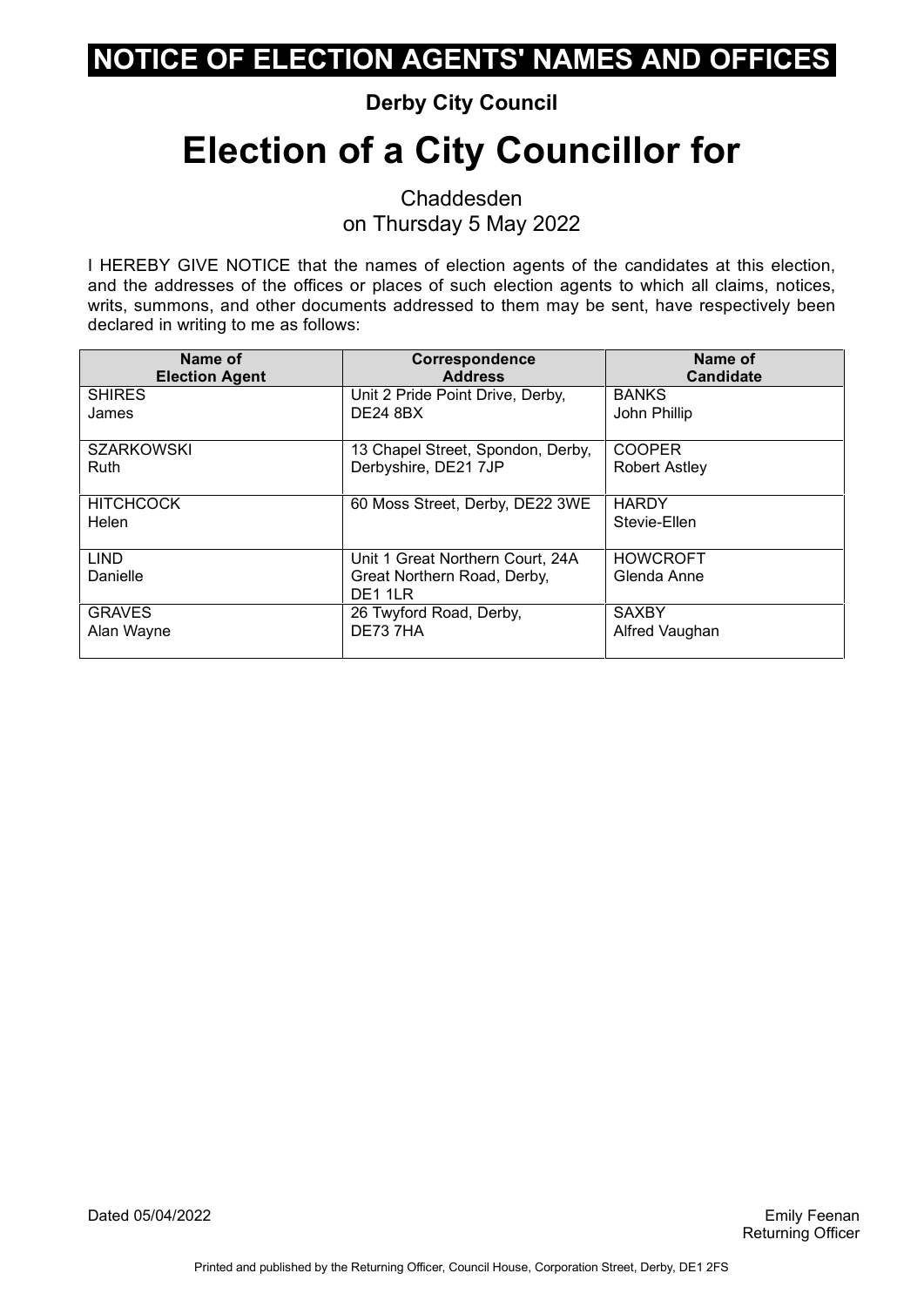#### **Derby City Council**

# **Election of a City Councillor for**

**Chellaston** on Thursday 5 May 2022

| Name of                   | Correspondence                                                             | Name of                     |
|---------------------------|----------------------------------------------------------------------------|-----------------------------|
| <b>Election Agent</b>     | <b>Address</b>                                                             | <b>Candidate</b>            |
| <b>INGALL</b>             | 54 St Peter's Road, Chellaston,                                            | <b>INGALL</b>               |
| Philip                    | Derby, DE73 6UU                                                            | Celia                       |
| <b>SZARKOWSKI</b>         | 13 Chapel Street, Spondon, Derby,                                          | <b>MCCRISTAL</b>            |
| Ruth                      | Derbyshire, DE21 7JP                                                       | <b>Ross</b>                 |
| <b>SHIRES</b>             | Unit 2 Pride Point Drive, Derby,                                           | <b>POINTON</b>              |
| James                     | <b>DE24 8BX</b>                                                            | Vivien Frances Turner       |
| <b>HITCHCOCK</b><br>Helen | 60 Moss Street, Derby, DE22 3WE                                            | THOMPSON<br>Daniel Peter    |
| <b>GRAVES</b>             | 26 Twyford Road, Derby,                                                    | <b>WARREN</b>               |
| Alan Wayne                | DE73 7HA                                                                   | George Daniel               |
| <b>LIND</b><br>Danielle   | Unit 1 Great Northern Court, 24A<br>Great Northern Road, Derby,<br>DE1 1LR | <b>WILSON</b><br>Paul James |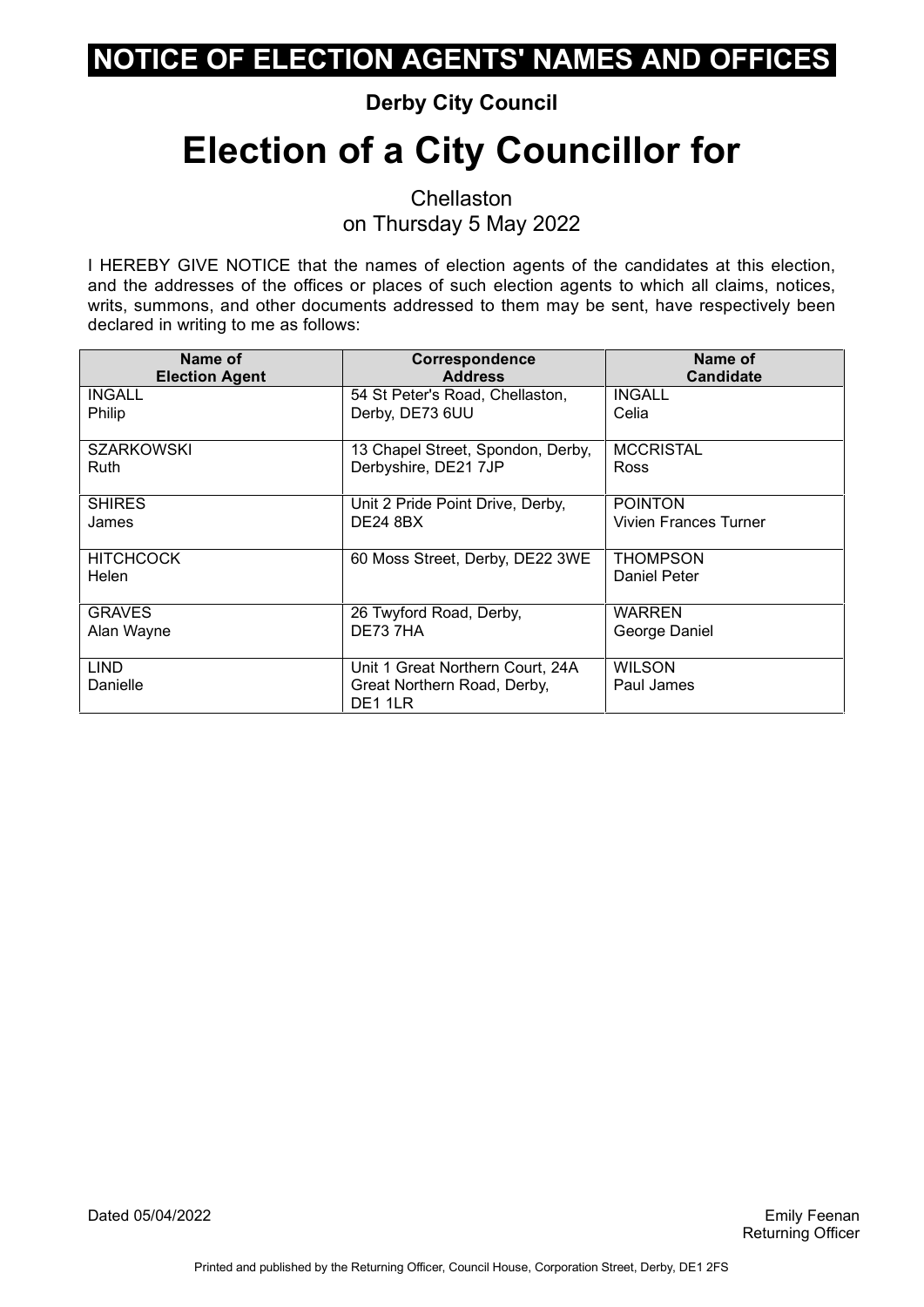#### **Derby City Council**

# **Election of a City Councillor for**

**Darley** on Thursday 5 May 2022

| Name of                   | Correspondence                                                             | Name of                              |
|---------------------------|----------------------------------------------------------------------------|--------------------------------------|
| <b>Election Agent</b>     | <b>Address</b>                                                             | <b>Candidate</b>                     |
| <b>SZARKOWSKI</b>         | 13 Chapel Street, Spondon, Derby,                                          | <b>GRIMADELL</b>                     |
| Ruth                      | Derbyshire, DE21 7JP                                                       | Alan Leslie                          |
| <b>GRAVES</b>             | 26 Twyford Road, Derby,                                                    | <b>MURPHY</b>                        |
| Alan Wayne                | DE73 7HA                                                                   | Lucy Ann                             |
| <b>SHIRES</b>             | Unit 2 Pride Point Drive, Derby,                                           | <b>SWAN</b>                          |
| James                     | <b>DE24 8BX</b>                                                            | Carmel                               |
| <b>HITCHCOCK</b><br>Helen | 60 Moss Street, Derby, DE22 3WE                                            | TEMPLE<br>Jane Sarah                 |
| <b>LIND</b><br>Danielle   | Unit 1 Great Northern Court, 24A<br>Great Northern Road, Derby,<br>DE1 1LR | <b>WEBB</b><br><b>Gregory Philip</b> |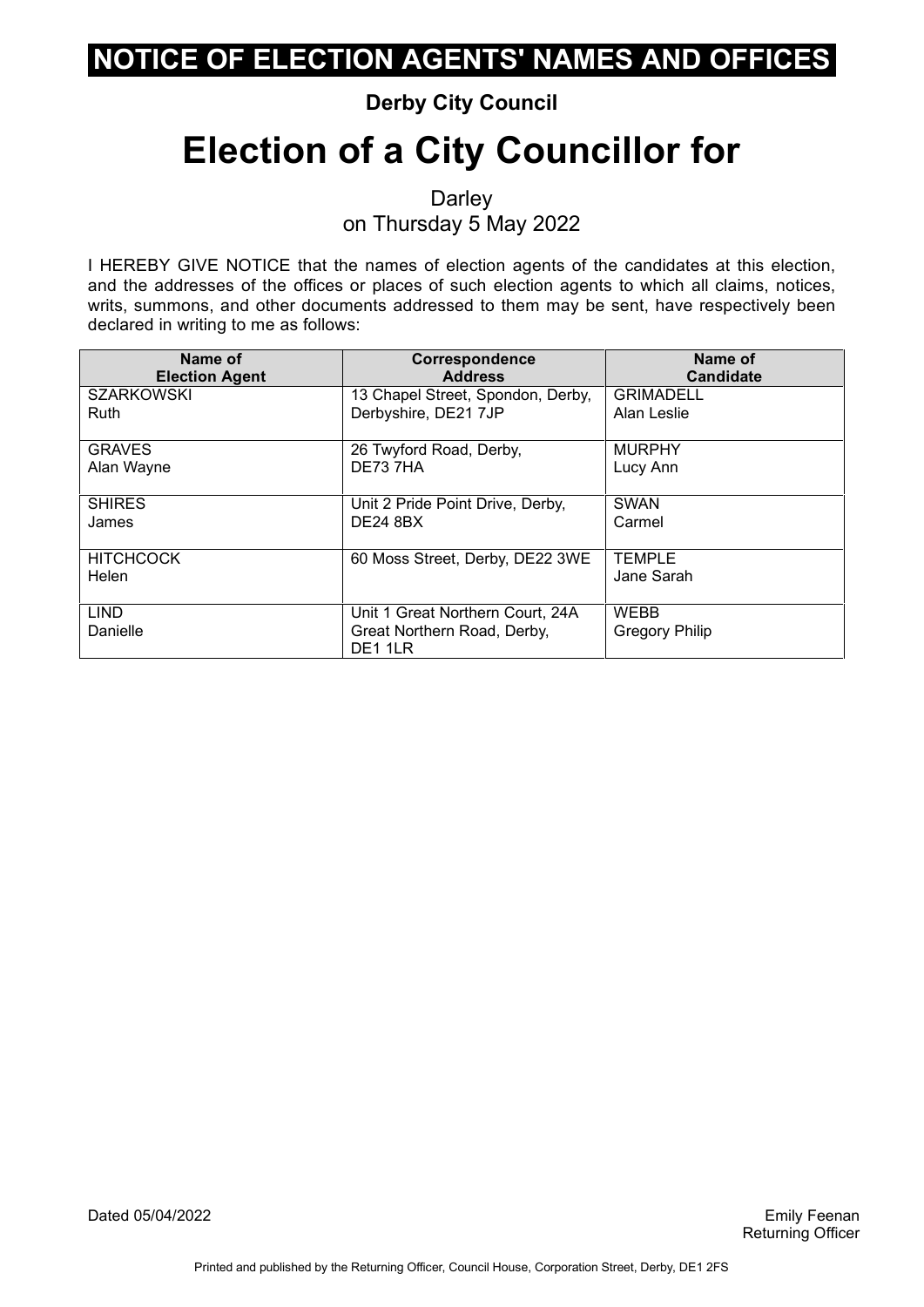#### **Derby City Council**

# **Election of a City Councillor for**

**Derwent** on Thursday 5 May 2022

| Name of<br><b>Election Agent</b> | Correspondence<br><b>Address</b>                          | Name of<br><b>Candidate</b>           |
|----------------------------------|-----------------------------------------------------------|---------------------------------------|
| <b>SZARKOWSKI</b><br>Ruth        | 13 Chapel Street, Spondon, Derby,<br>Derbyshire, DE21 7JP | <b>COLLICK</b><br>Gaynor              |
| <b>GRAVES</b><br>Alan Wayne      | 26 Twyford Road, Derby,<br>DE73 7HA                       | <b>GOUY DE MUYNCKE</b><br>Amanda Jane |
| <b>LIND</b>                      | Unit 1 Great Northern Court, 24A                          | <b>HUDSON</b>                         |
| Danielle                         | Great Northern Road, Derby,<br>DE1 1LR                    | Richard                               |
| <b>SHIRES</b>                    | Unit 2 Pride Point Drive, Derby,                          | <b>RAWSON</b>                         |
| James                            | <b>DE24 8BX</b>                                           | <b>Martin James</b>                   |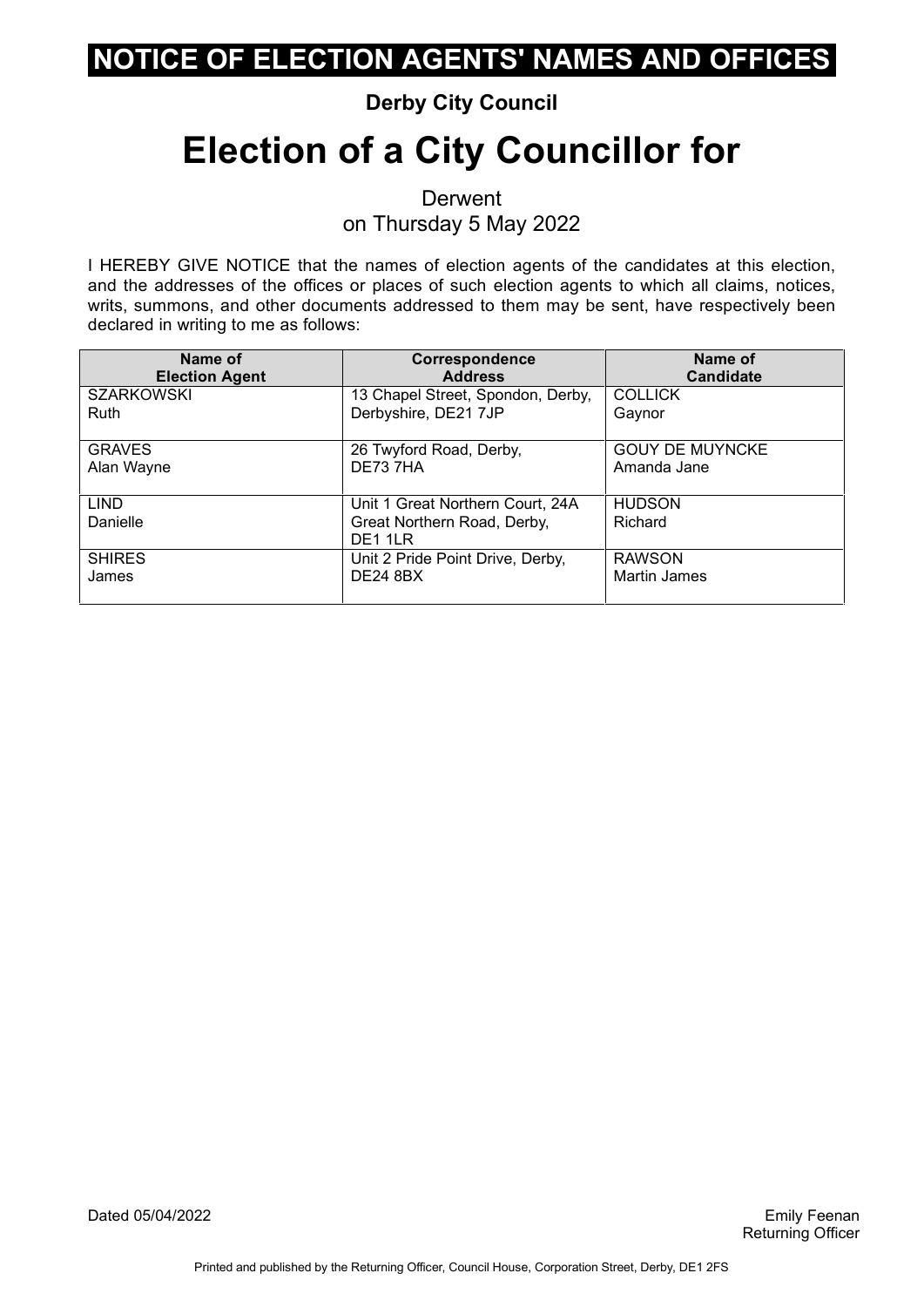#### **Derby City Council**

# **Election of a City Councillor for**

Littleover on Thursday 5 May 2022

I HEREBY GIVE NOTICE that the names of election agents of the candidates at this election, and the addresses of the offices or places of such election agents to which all claims, notices, writs, summons, and other documents addressed to them may be sent, have respectively been declared in writing to me as follows:

| Name of                   | <b>Correspondence</b>                                                      | Name of                         |
|---------------------------|----------------------------------------------------------------------------|---------------------------------|
| <b>Election Agent</b>     | <b>Address</b>                                                             | <b>Candidate</b>                |
| <b>GRAVES</b>             | 26 Twyford Road, Derby,                                                    | <b>BRADLEY</b>                  |
| Alan Wayne                | DE73 7HA                                                                   | Carole Lynne                    |
| <b>LIND</b><br>Danielle   | Unit 1 Great Northern Court, 24A<br>Great Northern Road, Derby,<br>DE1 1LR | CARE<br>Lucy Helen              |
| <b>HITCHCOCK</b><br>Helen | 60 Moss Street, Derby, DE22 3WE                                            | <b>CARR</b><br>Jak Jason Edward |
| <b>SHIRES</b>             | Unit 2 Pride Point Drive, Derby,                                           | <b>HUTCHINSON</b>               |
| James                     | <b>DE24 8BX</b>                                                            | <b>Philip Andrew</b>            |
| <b>SZARKOWSKI</b>         | 13 Chapel Street, Spondon, Derby,                                          | <b>PACKHAM</b>                  |
| <b>Ruth</b>               | Derbyshire, DE21 7JP                                                       | <b>Edward James</b>             |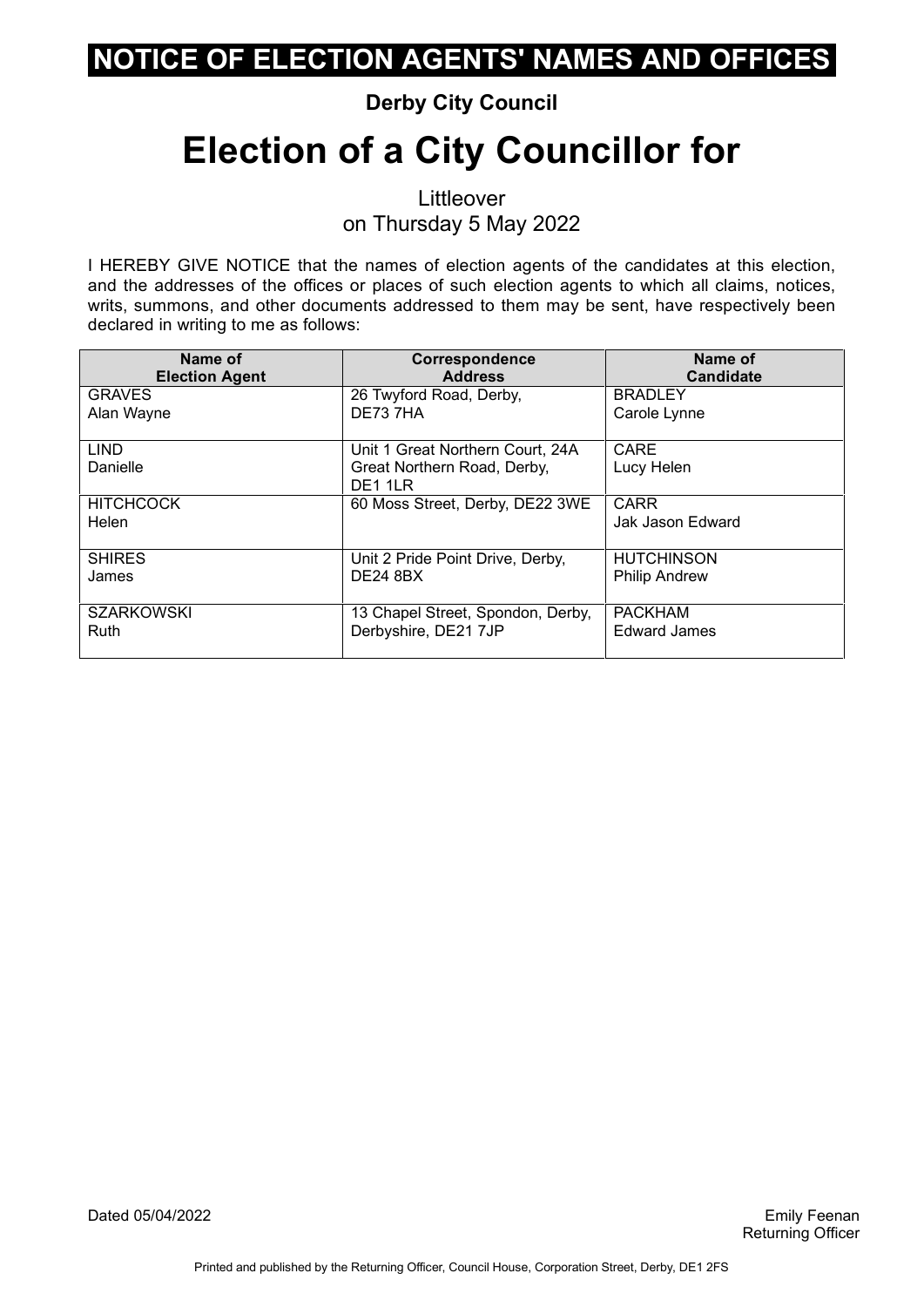#### **Derby City Council**

# **Election of a City Councillor for**

**Mackworth** on Thursday 5 May 2022

I HEREBY GIVE NOTICE that the names of election agents of the candidates at this election, and the addresses of the offices or places of such election agents to which all claims, notices, writs, summons, and other documents addressed to them may be sent, have respectively been declared in writing to me as follows:

| Name of                   | Correspondence                                                             | Name of                       |
|---------------------------|----------------------------------------------------------------------------|-------------------------------|
| <b>Election Agent</b>     | <b>Address</b>                                                             | <b>Candidate</b>              |
| <b>LIND</b><br>Danielle   | Unit 1 Great Northern Court, 24A<br>Great Northern Road, Derby,<br>DE1 1LR | <b>BRANCO</b><br>Carmine      |
| <b>GRAVES</b>             | 26 Twyford Road, Derby,                                                    | <b>CAULTON</b>                |
| Alan Wayne                | DE73 7HA                                                                   | Nigel John                    |
| <b>SZARKOWSKI</b>         | 13 Chapel Street, Spondon, Derby,                                          | <b>PEGG</b>                   |
| Ruth                      | Derbyshire, DE21 7JP                                                       | <b>Adrian Michael</b>         |
| <b>HITCHCOCK</b><br>Helen | 60 Moss Street, Derby, DE22 3WE                                            | <b>WARD</b><br>Samuel Anthony |
| <b>SHIRES</b>             | Unit 2 Pride Point Drive, Derby,                                           | <b>WHITBY</b>                 |
| James                     | <b>DE24 8BX</b>                                                            | John Michael                  |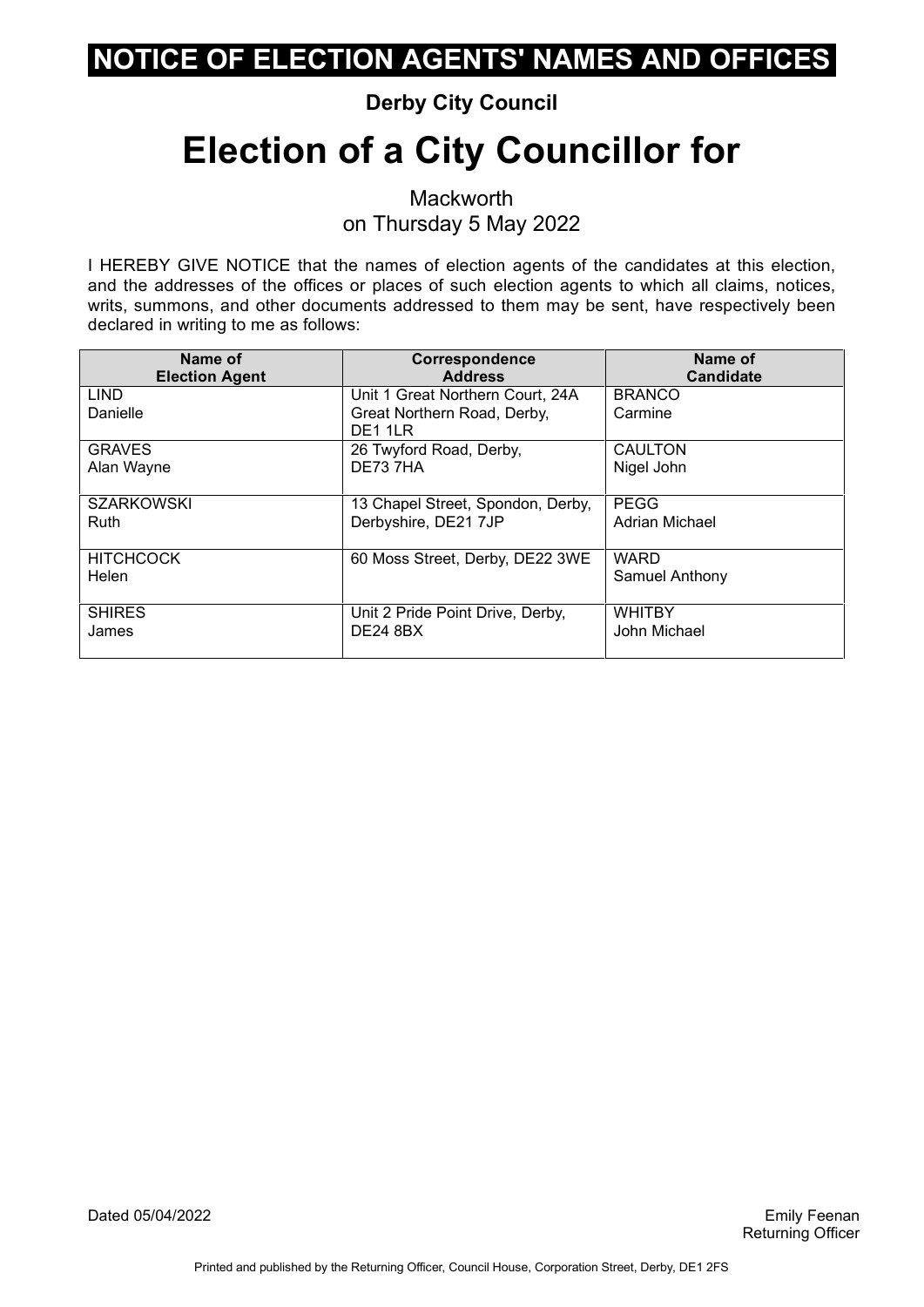#### **Derby City Council**

# **Election of a City Councillor for**

**Mickleover** on Thursday 5 May 2022

| Name of                   | <b>Correspondence</b>                                                      | Name of                                   |
|---------------------------|----------------------------------------------------------------------------|-------------------------------------------|
| <b>Election Agent</b>     | <b>Address</b>                                                             | <b>Candidate</b>                          |
| <b>SHIRES</b>             | Unit 2 Pride Point Drive, Derby,                                           | <b>BAYLISS</b>                            |
| James                     | <b>DE24 8BX</b>                                                            | Jonathan Paul.                            |
| <b>SZARKOWSKI</b>         | 13 Chapel Street, Spondon, Derby,                                          | <b>HOLMES</b>                             |
| Ruth                      | Derbyshire, DE21 7JP                                                       | Alison Joyce                              |
| <b>LIND</b><br>Danielle   | Unit 1 Great Northern Court, 24A<br>Great Northern Road, Derby,<br>DE1 1LR | <b>NORTHOVER</b><br>Nicholas John Francis |
| <b>GRAVES</b>             | 26 Twyford Road, Derby,                                                    | <b>PEACH</b>                              |
| Alan Wayne                | DE737HA                                                                    | Stephen Harold                            |
| <b>HITCHCOCK</b><br>Helen | 60 Moss Street, Derby, DE22 3WE                                            | <b>RUSHBROOKE</b><br>Holly                |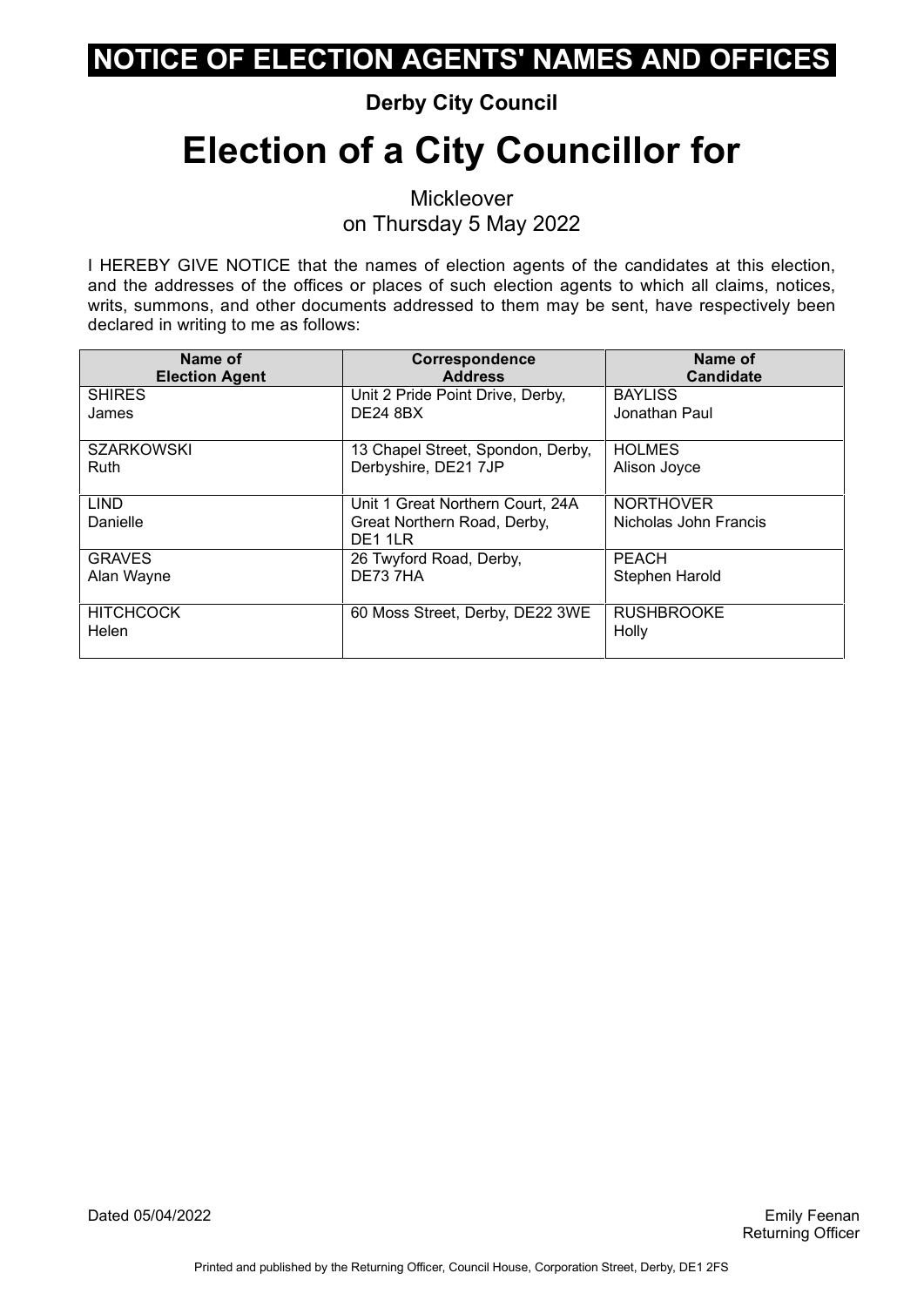#### **Derby City Council**

# **Election of a City Councillor for**

**Normanton** on Thursday 5 May 2022

| Name of                 | <b>Correspondence</b>                                                      | Name of                      |
|-------------------------|----------------------------------------------------------------------------|------------------------------|
| <b>Election Agent</b>   | <b>Address</b>                                                             | <b>Candidate</b>             |
| <b>GRAVES</b>           | 26 Twyford Road, Derby,                                                    | <b>BLANEY</b>                |
| Alan Wayne              | DE73 7HA                                                                   | Anthony                      |
| <b>LIND</b><br>Danielle | Unit 1 Great Northern Court, 24A<br>Great Northern Road, Derby,<br>DE1 1LR | <b>JABBAR</b><br>Abdul Basit |
| <b>SZARKOWSKI</b>       | 13 Chapel Street, Spondon, Derby,                                          | <b>MULHALL</b>               |
| Ruth                    | Derbyshire, DE21 7JP                                                       | Jamie                        |
| <b>SHIRES</b>           | Unit 2 Pride Point Drive, Derby,                                           | <b>SANDHU</b>                |
| James                   | <b>DE24 8BX</b>                                                            | <b>Balbir Singh</b>          |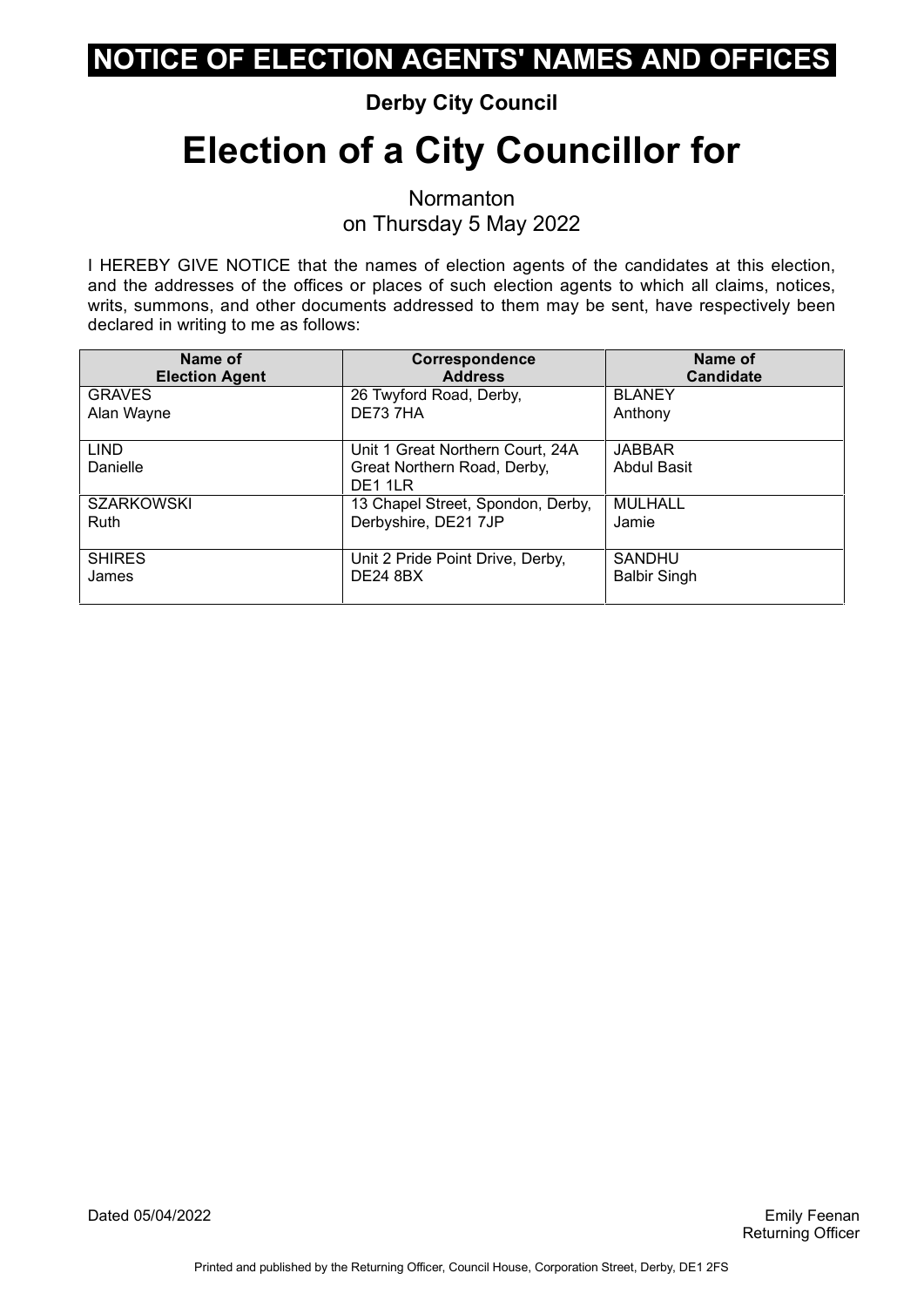#### **Derby City Council**

# **Election of a City Councillor for**

Oakwood on Thursday 5 May 2022

| Name of                   | Correspondence                                                             | Name of                           |
|---------------------------|----------------------------------------------------------------------------|-----------------------------------|
| <b>Election Agent</b>     | <b>Address</b>                                                             | <b>Candidate</b>                  |
| <b>SZARKOWSKI</b>         | 13 Chapel Street, Spondon, Derby,                                          | <b>BARKER</b>                     |
| Ruth                      | Derbyshire, DE21 7JP                                                       | Michael David                     |
| <b>GRAVES</b>             | 26 Twyford Road, Derby,                                                    | <b>CAULTON</b>                    |
| Alan Wayne                | DE73 7HA                                                                   | Helen Barbara                     |
| <b>HITCHCOCK</b><br>Helen | 60 Moss Street, Derby, DE22 3WE                                            | <b>CHRISTDOULOU</b><br>Molly      |
| <b>LIND</b><br>Danielle   | Unit 1 Great Northern Court, 24A<br>Great Northern Road, Derby,<br>DE1 1LR | <b>HARWOOD</b><br>Franklyn Alfred |
| <b>SHIRES</b>             | Unit 2 Pride Point Drive, Derby,                                           | <b>WILSON</b>                     |
| James                     | <b>DE24 8BX</b>                                                            | Neil                              |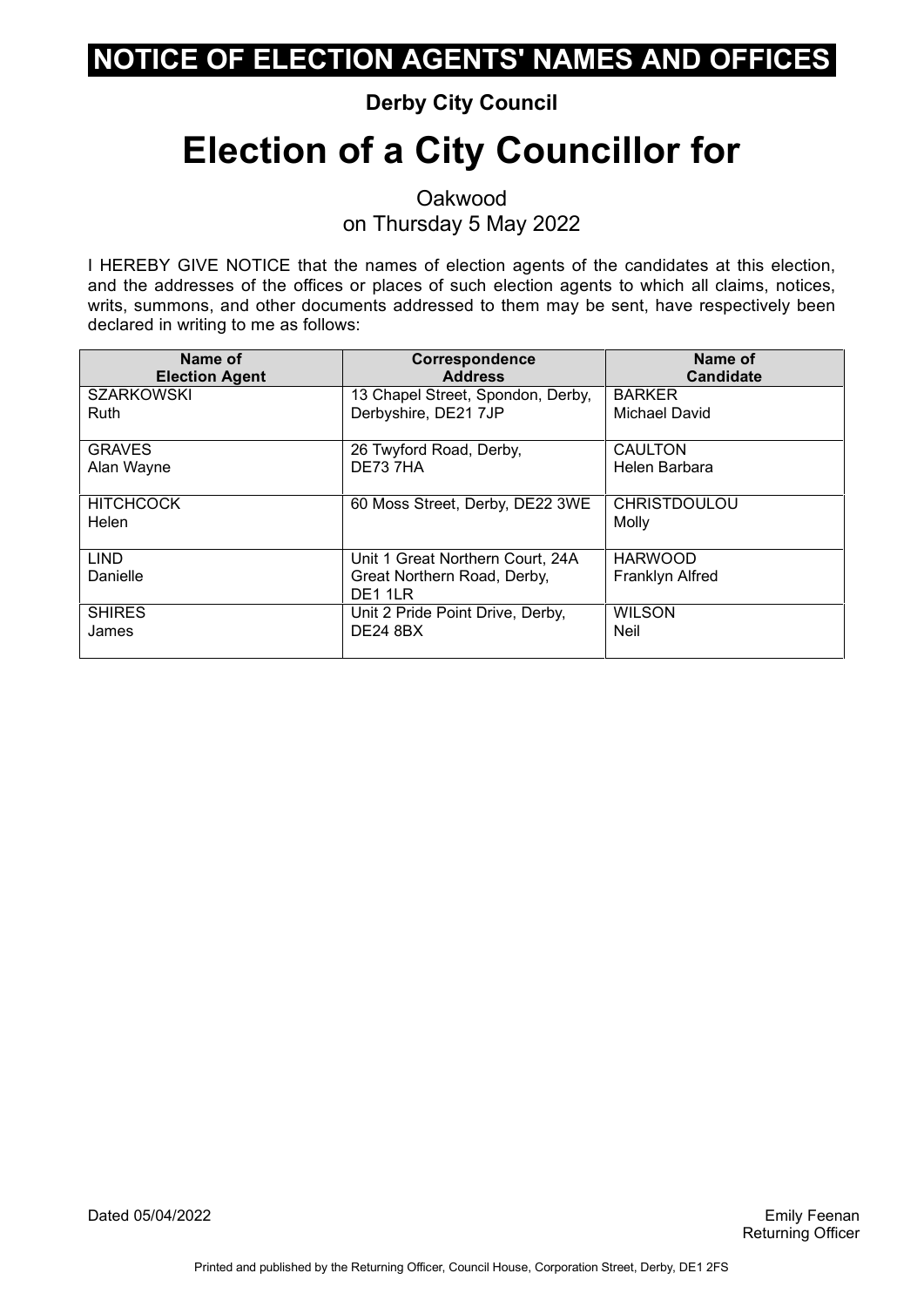#### **Derby City Council**

# **Election of a City Councillor for**

Sinfin

on Thursday 5 May 2022

| Name of                 | <b>Correspondence</b>                                                                  | Name of                     |
|-------------------------|----------------------------------------------------------------------------------------|-----------------------------|
| <b>Election Agent</b>   | <b>Address</b>                                                                         | <b>Candidate</b>            |
| <b>BLACK</b>            | 667 Osmaston Road, Derby,                                                              | <b>BLACK</b>                |
| David William           | DE24 8NF                                                                               | David William               |
| <b>SZARKOWSKI</b>       | 13 Chapel Street, Spondon, Derby,                                                      | <b>JOSHI</b>                |
| Ruth                    | Derbyshire, DE21 7JP                                                                   | Jayprakash Jagadamba Parsad |
| <b>LIND</b><br>Danielle | Unit 1 Great Northern Court, 24A<br>Great Northern Road, Derby,<br>DE <sub>1</sub> 1LR | <b>LIND</b><br>Paul John    |
| <b>GRAVES</b>           | 26 Twyford Road, Derby,                                                                | <b>MAY</b>                  |
| Alan Wayne              | DE737HA                                                                                | <b>Brenden De-Clive</b>     |
| <b>SHIRES</b>           | Unit 2 Pride Point Drive, Derby,                                                       | <b>PEATFIELD</b>            |
| James                   | <b>DE24 8BX</b>                                                                        | Nadine Dawn Louise          |